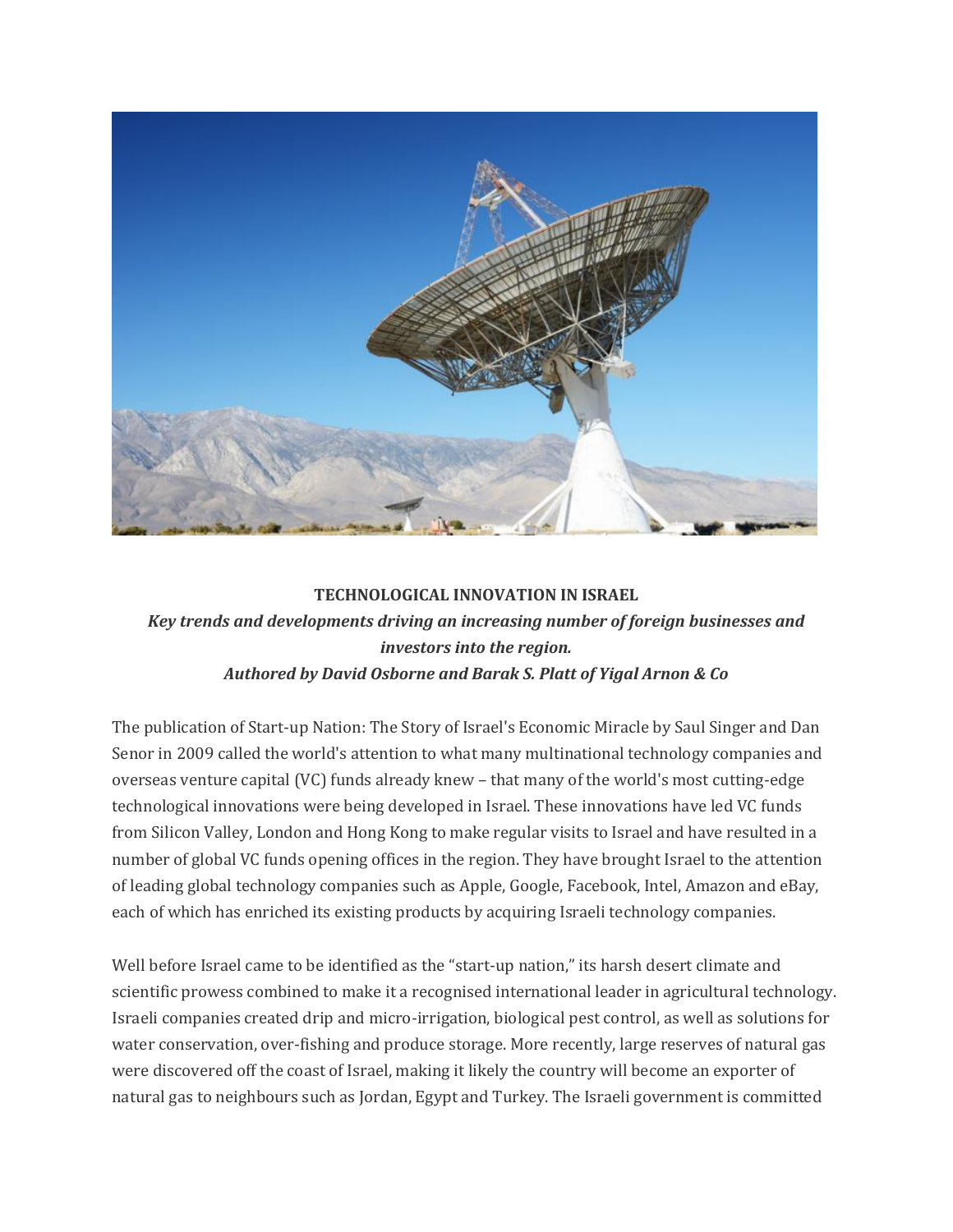to encouraging business activities by giving tax breaks and grants for investments to entrepreneurs who wish to expand their businesses, especially in development areas.

Each of these sectors has continued to grow in 2017. The technology sector saw the largest transaction in Israeli history with Intel's US\$15.3 billion acquisition of Mobileye, a Jerusalem-based leader in autonomous vehicle technology.

In 2016, US\$4.8 billion was invested in Israeli start-up companies. A significant percentage of this came from Chinese investors. Delegations of executives from China interested in investment opportunities in Israel have become commonplace. Chinese companies have also been acquiring controlling stakes in Israeli companies. In one example, ChemChina acquired 100% control in Adama, the global agricultural chemical company. Subsequently, Adama entered into a reverse merger with a local Chinese company, which resulted in it being traded on the Shenzhen Stock Exchange.

In agricultural technology, Mexichem acquired 80% of Israel's drip irrigation company Netafim for US\$1.5 billion.

In May 2016, after a number of legal setbacks, the Israeli government approved a Natural Gas Framework, which has led to renewed development of Israel's natural gas resources and has revitalised the industry. Following the Petroleum Commission's approval, the partners in the Leviathan natural gas field approved a development plan that aims to reach first gas by the end of 2019. The first phase of this plan represented the largest energy project in Israel's history with a US\$3.75 billion investment. Concurrently, each of the Leviathan partners raised external financing, including the reported US\$400 million financing to Ratio Oil Exploration and the US\$1.75 billion financing to the Delek Group, constituting the largest project financing ever held in Israel for a project in the development stage.

In November 2016, a tender for oil and gas exploration in Israel's offshore exclusive economic zone was published. This, together with the sale of existing gas fields, may spur new development and potential exploration together and lead to a new dawn for the expanding Israeli natural gas sector. Shari Arison, who holds a controlling interest in Bank Hapoalim Ltd., Israel's second-largest bank, has signed a memorandum of understanding with certain North American investment firms and institutional investors to sell 49% of her shares in Arison Holdings, the controlling shareholder of Bank Hapoalim. Should this transaction be consummated, not only would it represent one of the largest in the history of Israel's financial sector, it is hoped it will contribute to an increase in competition in the local banking environment.